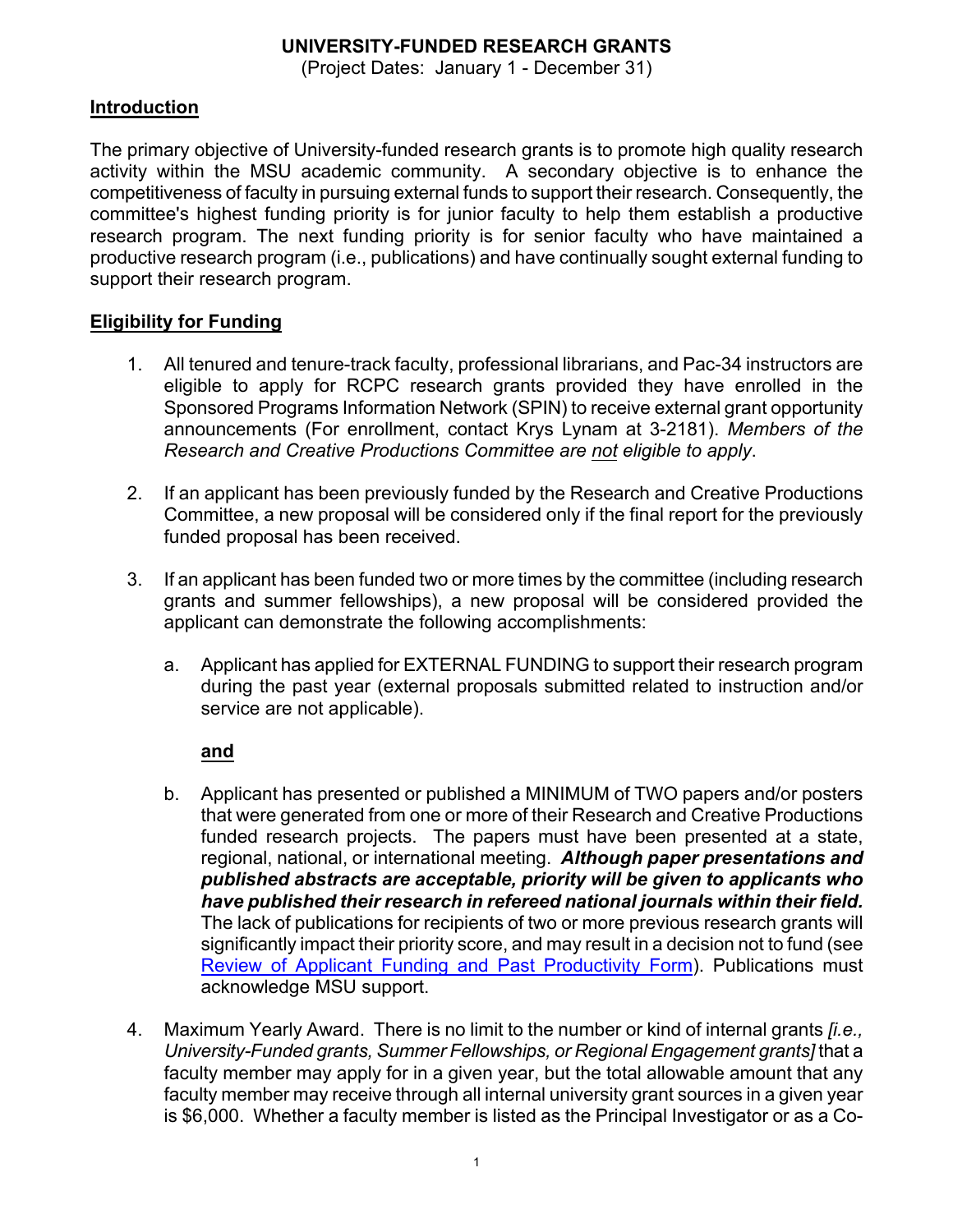Principal Investigator for a funded project, the full amount of the award for that project will be counted in determining that individual's total yearly award (e.g., if two faculty members together apply for and receive a \$5,000 grant, each one is considered to have been awarded \$5,000 and neither one can receive a second award in excess of \$1,000).

**Project Overlap.** Proposals submitted for a summer fellowship, however, must be different from any internal grant proposals (RCP or Regional Engagement) in that same year.

## **Application Procedures**

All proposals must include the components listed below (in order). Specific proposal forms are available online at

https://outlook.office.com/owa/?path=/group/research@moreheadstateedu28844.onmicrosoft .com/people. All pages, including forms, should be numbered consecutively (upper right corner).

**To apply, e-mail the completed application as a pdf file attachment to Dr. Michael Henson (m.henson@moreheadstate.edu) or submit a single hardcopy of the proposal to Dr. Henson in 901 Ginger Hall no later than 4:30 pm on the deadline date.**

#### **Proposal components:**

- Item 1. **COVER PAGE FORM** (includes PROJECT SUMMARY)
- Item 2. **VITA** (one per applicant, not to exceed two pages, font no smaller than 12 point, may be single spaced)
- Item 3. **REVIEW OF APPLICANT FUNDING AND PAST PRODUCTIVITY FORM**
- Item 4. **BUDGET SECTION FORM**

### Item 5. **ITEMIZED BUDGET DESCRIPTION/JUSTIFICATION**

Provide a breakdown of equipment costs, item by item (or type) including justification for specific expenditures and documentation of vendor costs.

Item 6. **NARRATIVE** (15 pages maximum including references, double spaced, font no smaller than 12 point)

The narrative constitutes the principal basis for judging the merit of the proposed project. Therefore, care should be taken to present clearly and concisely the information requested under the following subheadings, which should be clearly labeled. (see Proposal Evaluation Form). Although proposals inevitably involve the use of technical language and/or specialized terminology, the researcher should make the project understandable to a lay person unfamiliar with her or his particular field of research.

**Formatting and organizational guidelines must be followed. Failure to do so may result in the return of your proposal without review. Similarly, problems with grammar, spelling, punctuation, etc. will result in a significantly reduced evaluation.**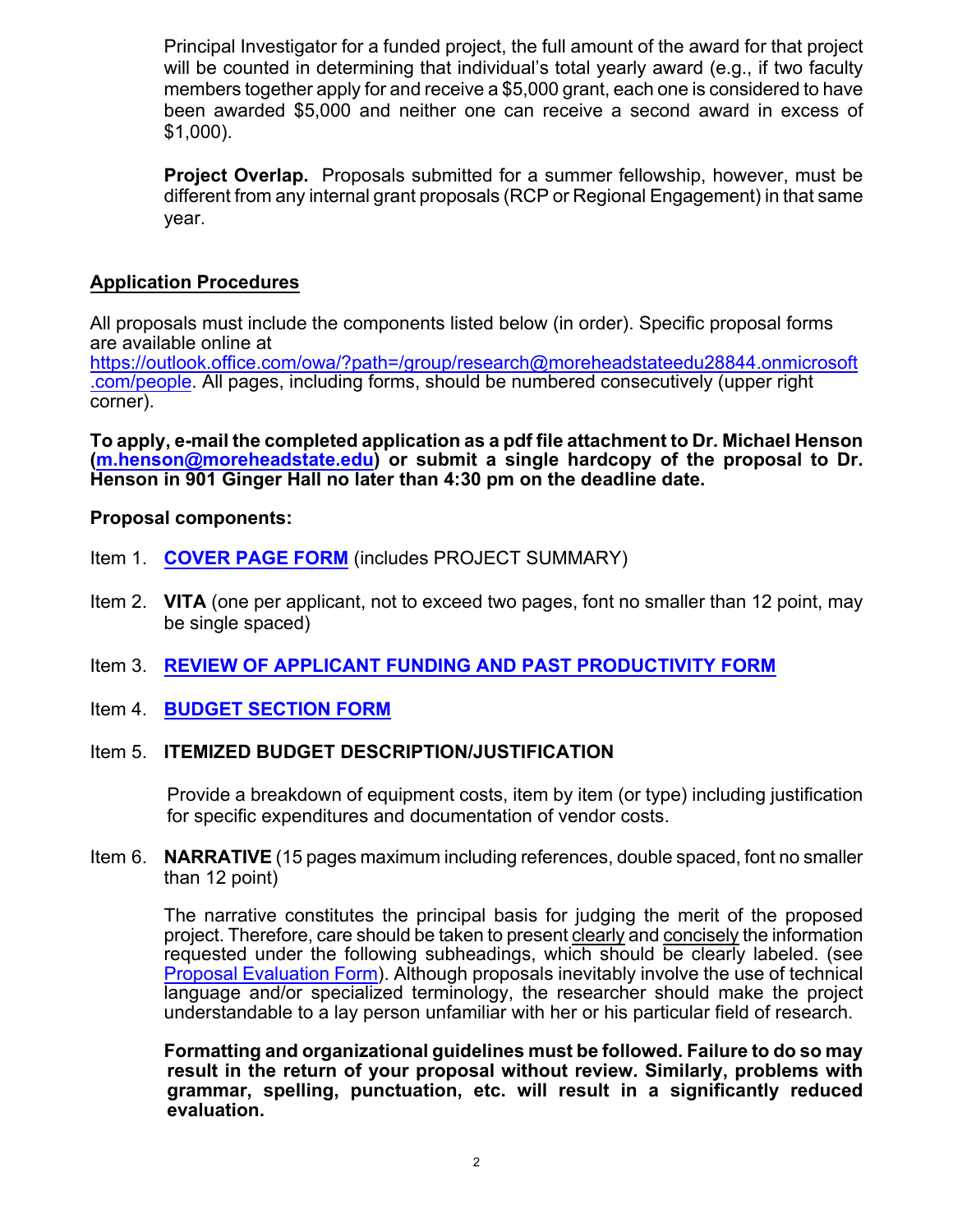The narrative must include, in order, all the sections below.

- **A. Background and Significance.**
- **1)** *Major Objectives***.** This section should include a brief rationale and statement of the project goals (general intent) with the specific objectives individually listed. The objectives should be clearly measurable, and stated in performance format.
- **2)** *Literature Review and Rationale, or Background***.** A comprehensive, but concise, description of the current state of scholarship related to the specific research project should be provided. This review should provide the rationale or justification of need for the proposed research project.
- **3)** *Significance.* Describe the significance of the project in the applicant's field on a local/regional, national, and/or international level (i.e., new applications or ways project will extend knowledge in the field). The significance of the research must be clear to a lay reader. An important objective of University-funding is to enhance the competitiveness of faculty to pursue external funding to better support their scholarly endeavors. Therefore, information should also be presented in this section defining how receipt of this award will better position the applicant to pursue external funding in the future and briefly outlining a plan to accomplish this goal.
- **B. Research Design and Methods.**
- **1)** *Project Description***.** (a) Detailed description of the design methodology (e.g., experimental design, procedures, equipment, subjects, survey instruments, etc.); (b) explanation of strength of the research design and its relationship to the objectives
- **2)** *Evaluation.* Describe how the PI will evaluate the success of the project including how the collected data will be statistically analyzed.
- **3)** *Management***.** Describe how the project will be managed, with regard to available time, subjects, facilities, equipment, and other support. The proposal MUST include a timeline which provides a detailed breakdown, scope, and sequence of the project. Faculty requesting funding to support release time to complete the project should provide justification as well as a letter of support and approval from their Department Chair.
- **4)** *Utilization of Project Findings.* Describe a plan for the dissemination of findings (presentation and/or publication) in scholarly journals, professional meetings, etc. (e.g., project findings used to seek external grants to expand/continue research in area). Be specific: For example, list representative journals where results might be published.
- **5)** *Principal Investigator and Staff Expertise***.** Identify ALL faculty and students who will be conducting and/or assisting in the research. Describe the expertise of the applicant, involvement of students, other assistants, and/or co-researchers, and indicate pertinent skills and accomplishments including publications and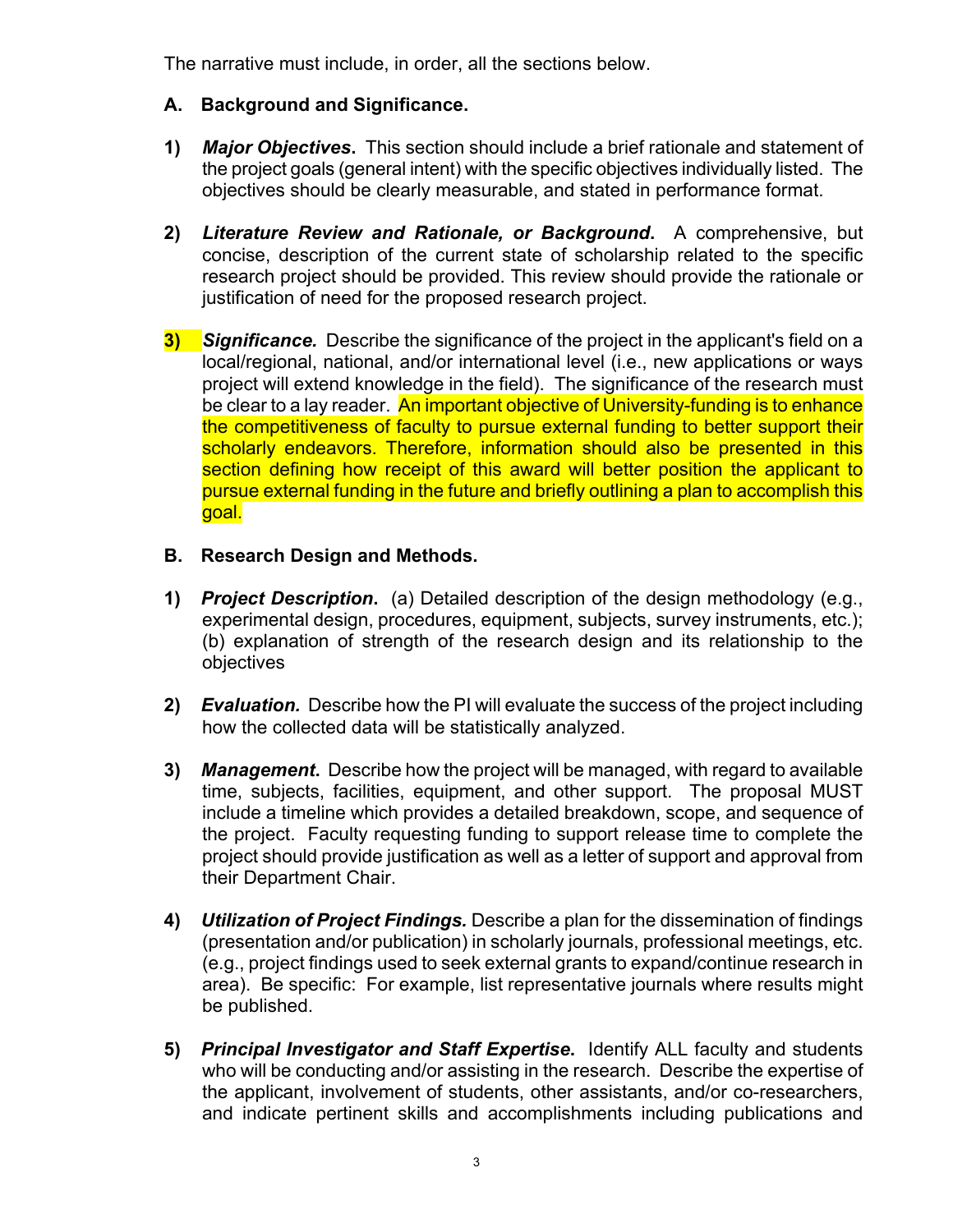papers.

If the submitted project is similar to or follows up on an earlier funded project (e.g., analysis of data already collected, additional follow-up experiments, etc) the researcher must make clear the difference in the objectives and/or design of the proposed research project and must attach a final report for the previously funded proposal(s).

- Item 7. **REFERENCES** (complete information for materials cited in narrative only)
- Item 8. **APPENDICES (Maximum 3 pages)** May include supporting information and/or other documentation (e.g., survey instruments)
- Item 9. **APPROVED REPORT OF REVIEW FORM** from the Institutional Review Board for the Protection of Human Subjects AND/OR Institutional Animal Care and Use Committee, (or notification of IRB or IACUC exemption), if project involves human or animal subjects.
- Item 10. A **letter of support** from the academic department chair is required for all Pac-34 faculty, and any other faculty member that has included departmental support in their budget, or is requesting release time from teaching (with or without requesting adjunct pay).

**Proposals are due the second Monday in October**. No exceptions will be made for the announced deadline.

Proposals will be evaluated by the review committee using the criteria described on pages 8 and 9 below.

Following committee review, the Associate Provost for Research will make award announcements prior to the end of the Fall Semester. All applicants will receive a summary of the committee's evaluation and funding recommendation.

### **Nature of Proposals**

- 1. Research projects of any nature within an applicant's academic specialty may be funded for amounts from \$1,000 up to \$5,000. **The committee may reduce the maximum amount of grants in the event of budgetary deficiencies.** Student participation in the project is encouraged.
- 2. Neither academic degree work, institutional research (research that represents a selfstudy of a department, college or an academic program), curriculum development, nor proposals which emphasize recruiting as a primary focus will be supported.
- 3. Support and cost-sharing for student wages, equipment, copying, and publication costs should be sought within the applicant's department and/or college. Support of adjunct faculty salary, in order to provide teaching release time for research for a full-time faculty member, will be awarded only with approval from the Department Chair at the time of proposal submission, and if sufficient funds are available.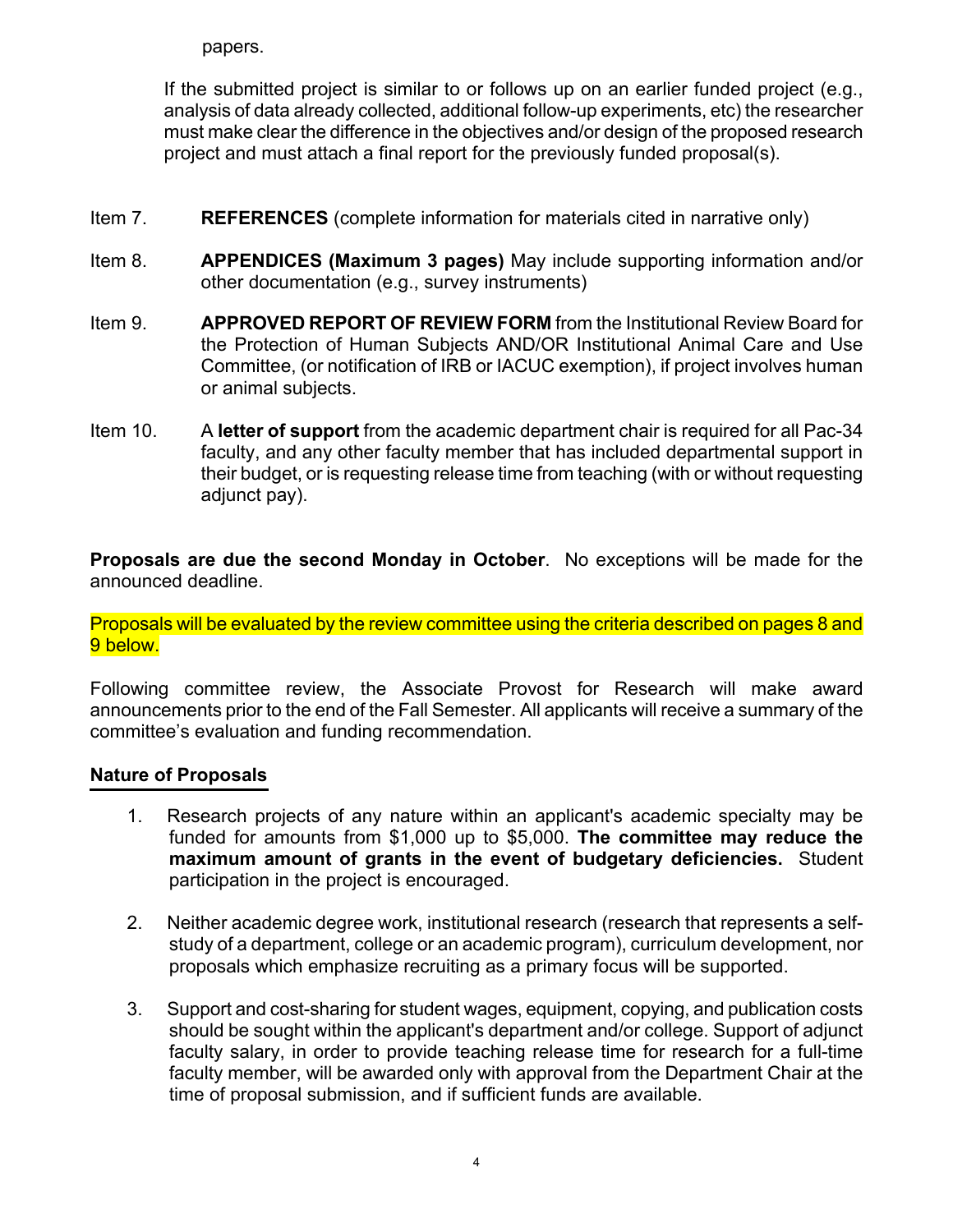- 4. Any proposal that involves the collection of data from human subjects must be cleared by the Institutional Review Board for Protection of Human Subjects in Research. **An approved IRB Report of Review form or formal notification of exemption must be included with the research proposal before review by the Research and Creative Productions Committee (contact Janet Cline 3-2541)**.
- 5. Any proposal that involves the collection of data from animal subjects must be evaluated by the Institutional Animal Care and Use Committee (IACUC). **An approved IACUC Notification of Protocol Review form or formal notification of exemption must be included with the research proposal at the time of proposal submission. (contact Janet Cline 3-2541)**.

## 6. **A proposal will be considered only if:**

- a. the applicant meets eligibility requirements.
- b. the following forms are completed: Cover Page Review of Applicant Funding and Past Productivity Budget Request
- c. proposals involving human or animal subjects have been approved by the appropriate committee prior to proposal submission.
- d. the proposal is submitted to the Research and Creative Productions Committee before 4:30 pm on the announced closing date.
- e. the proposal follows all application procedures and formatting guidelines.
- f. the requested amount is not less than \$1,000 or greater than \$5,000.
- 7. During the review process, the committee may request additional information from the researcher to enhance the review or may seek advice from other scholars in the applicant's field.

## **Project Reporting**

The grant recipient is required to account for University research funds. The committee expects that a report of the research will be published in a scholarly journal and presented at a professional meeting. In all cases, the researcher must acknowledge that support for the research was made available, in whole or in part, by the Research and Creative Productions Committee, Morehead State University.

- 1. Grant recipients will be required to return to the University any unexpended or unencumbered funds on **December 30 following the end of the fiscal year for which the grant was awarded. This grant period will provide approximately 12 months to expend all grant funds, therefore, eliminating the need for grant extensions. REQUESTS FOR GRANT EXTENSIONS WILL NOT BE CONSIDERED BY THE COMMITTEE.**
- 2. An abstract of the final report will be submitted to the Office of Research and Sponsored Programs (ORSP) on the form titled Abstract Form. In addition, the grant recipient will submit two copies of either a reprint of the paper(s) or publication(s) reporting the research or a detailed final report to the Research and Creative Productions Committee that includes how the objectives stated in the proposal were met. **The final report and abstract must be submitted no later than January 31**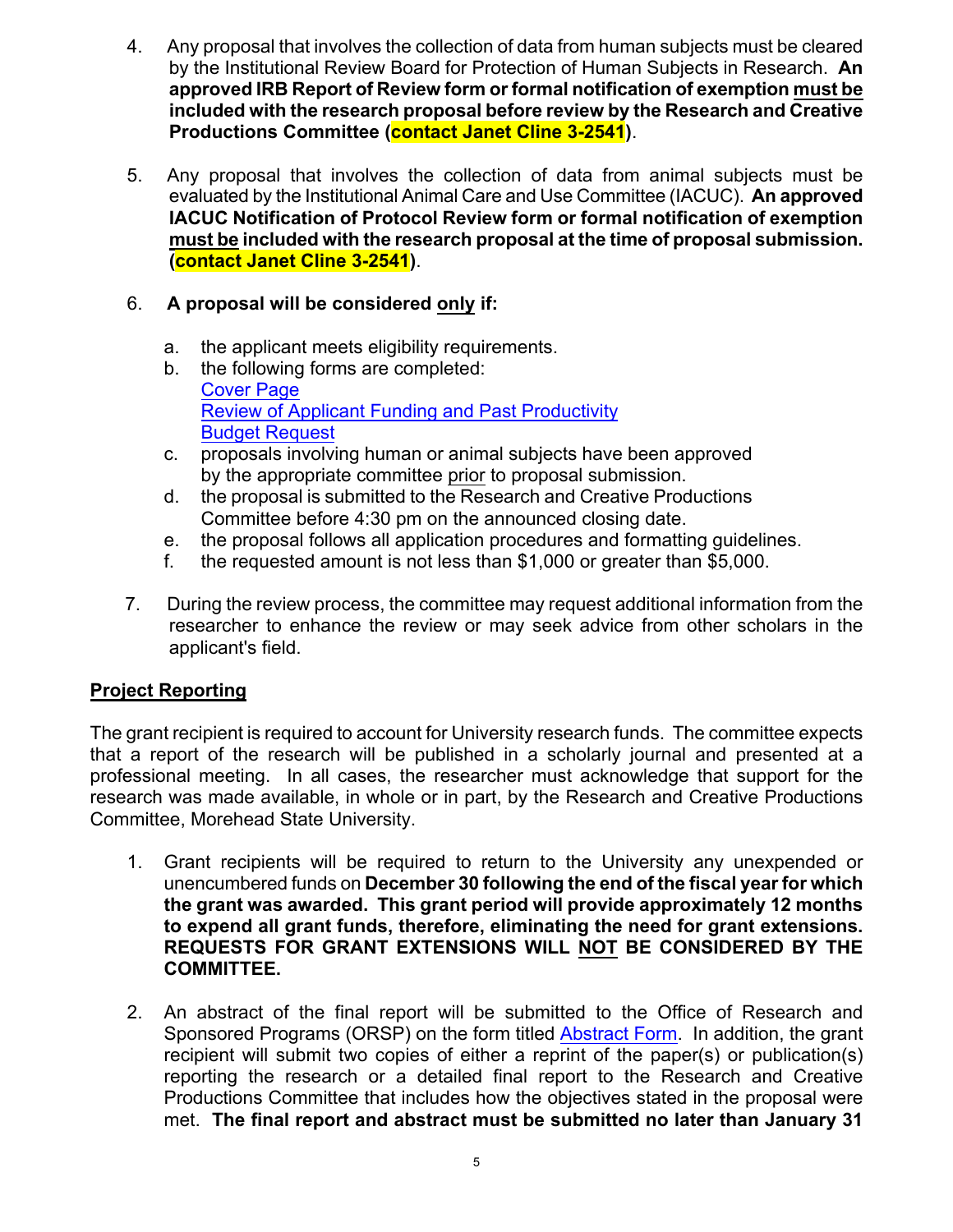**following the end of the fiscal year for which the grant was funded.** Following receipt of the abstract and final report or reprints of paper(s), publication(s) or abstracts, the Research and Creative Productions Committee will place these materials, together with a copy of the original grant proposal, in the Research and Creative Productions Award Collection, MSU Archives in Camden-Carroll Library and a copy of the abstract of the final report will be placed on the ORSP Web site. Reprints directly resulting from the grant following the submission of the Final Report should be forwarded to the ORSP for inclusion in the Award Collection.

3. If the researcher fails to comply with the above conditions, subsequent submitted proposals will not be considered for funding.

### **Ownership Rights**

The ownership of inventions, discoveries, and copyright materials shall be determined in accordance with the MSU Intellectual Property Policy (PG-18). If any income is subsequently generated from the RCPC-funded research project, the applicant shall provide reimbursement to the Office of Research and Sponsored Programs up to the amount of the initial award. Reimbursement of income shall be used to support other research and creative productions.

Equipment remaining after the completion and/or termination of any project financed with a Research and Creative Productions Committee grant becomes the property of Morehead State University. Library materials purchased with grant funds will be transferred to the Camden-Carroll Library at the termination of the grant (see Transfer of Grant Materials Form).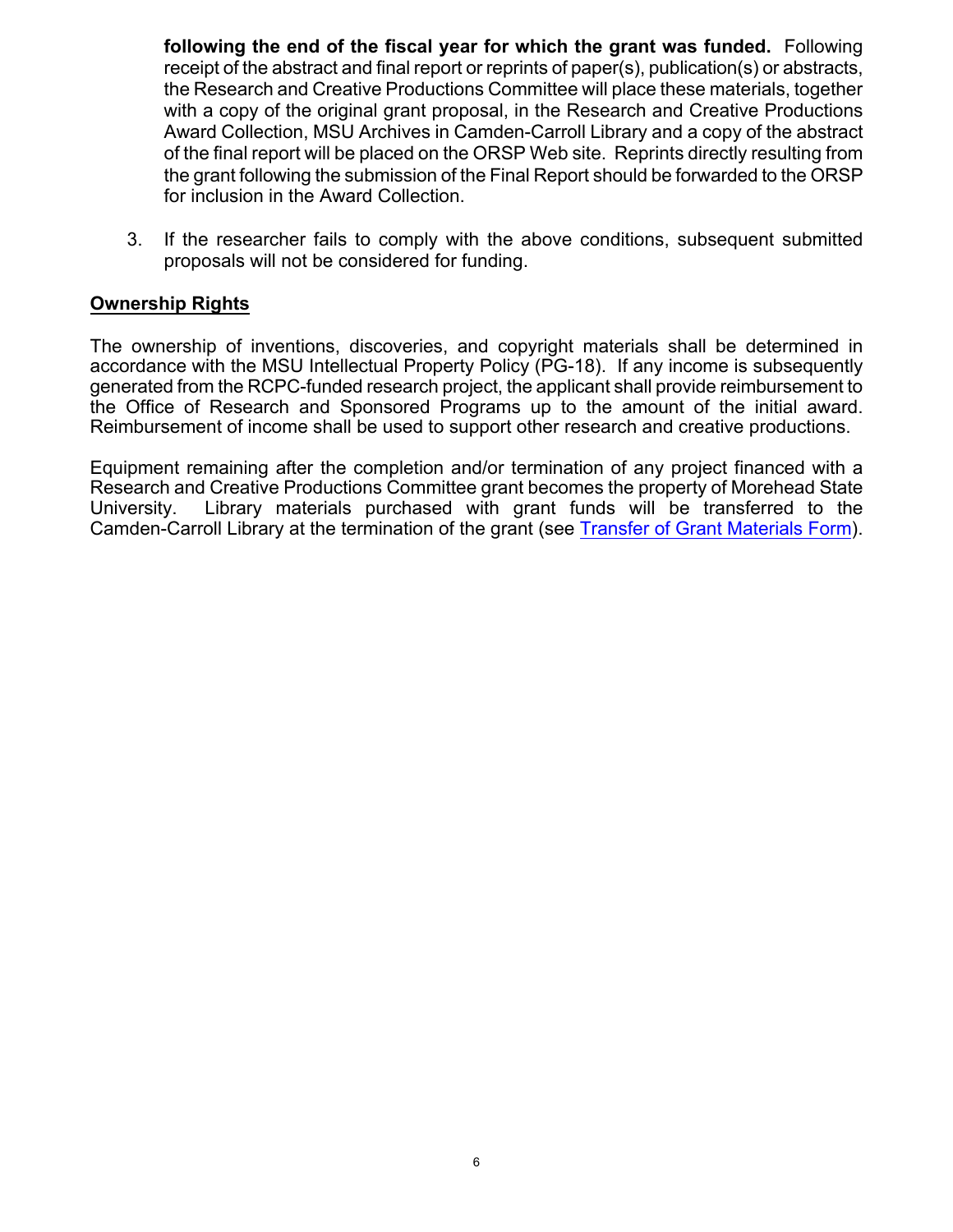## **CLARIFICATION OF BUDGET LINE ITEM CATEGORIES**

- 1. Salaries and Wages. Student assistants will be paid minimum wage. Requests for a higher wage must be well justified and will be awarded only if surplus funds are available. If proposal is approved, money allocated for s When possible, students already supported by institutional or federal workstudy funds should be employed. In that event, their salaries and wages will not be included as a line item in the research grant budget. Research and Creative Productions Committee funds may not be used for the support of graduate assistantships. Support of adjunct faculty<br>salary, in order to provide time for research for a full-time faculty member, will only be<br>considered with Department Chair approval at sufficient funds are available.
- **2. Fringe Benefits.** Fringe benefits do not apply to workstudy students if enrolled in class. If not enrolled, student fringe benefits must be included in budget.
- **3. Travel.** Must be requested at University mileage and per diem rates. Travel must be necessary to the completion of the proposed project. Funds for conference travel shall not be awarded. Likewise, grant funds may not be used for professional memberships or conference fees.
- **4. Supplies.** Restricted to items necessary for carrying out the proposed research, not available from other sources (e.g., department, college, etc.), that cost less than \$500.
- **5. Communications.** (telephone, postage, etc.). Itemize and provide justification.
- 6. Library Materials. Restricted to reference materials, books, manuscripts, journals, newspapers, and/or computerized literature searches, etc., which cannot be expeditiously purchased through the Camden-Carroll Library. the property of Morehead State University for use in the Camden-Carroll Library, see<br>Transfer of Grant Materials Form.
- 7. Equipment. Defined as those items which have a cost of over \$500. The equipment must be integral to the research and not available within the department. Equipment purchase requests must include a justification and docu evidence of vendor cost. Equipment remaining after the completion and/or termination of any project financed with a Research and Creative Productions Committee grant becomes the property of Morehead State University for use in the department, see Transfer of Grant Materials Form.
- **8. Computer Services.** Restricted to services (e.g., purchasing services to digitize audio, video, or graphics) not presently available on campus at no charge. Programming services are allowable expenditures.
- **9. Copying.** Restricted to copying needed to carry out the proposed research not available from other sources.
- **10. Exhibition.** May include costs of submitting or presenting work, exclusive of travel expenses and conference registration and/or organization membership fees. All submitted or presented work should acknowledge Morehead State University and the Research and Creative Productions Committee.
- **11. Media.** Justify the numbers requested, e.g., CDs, video, software. Any media remaining after the completion and/or termination of any project financed with a Research and Creative Productions Committee grant becomes the property of MSU for use in the department, see Transfer of Grant Materials Form.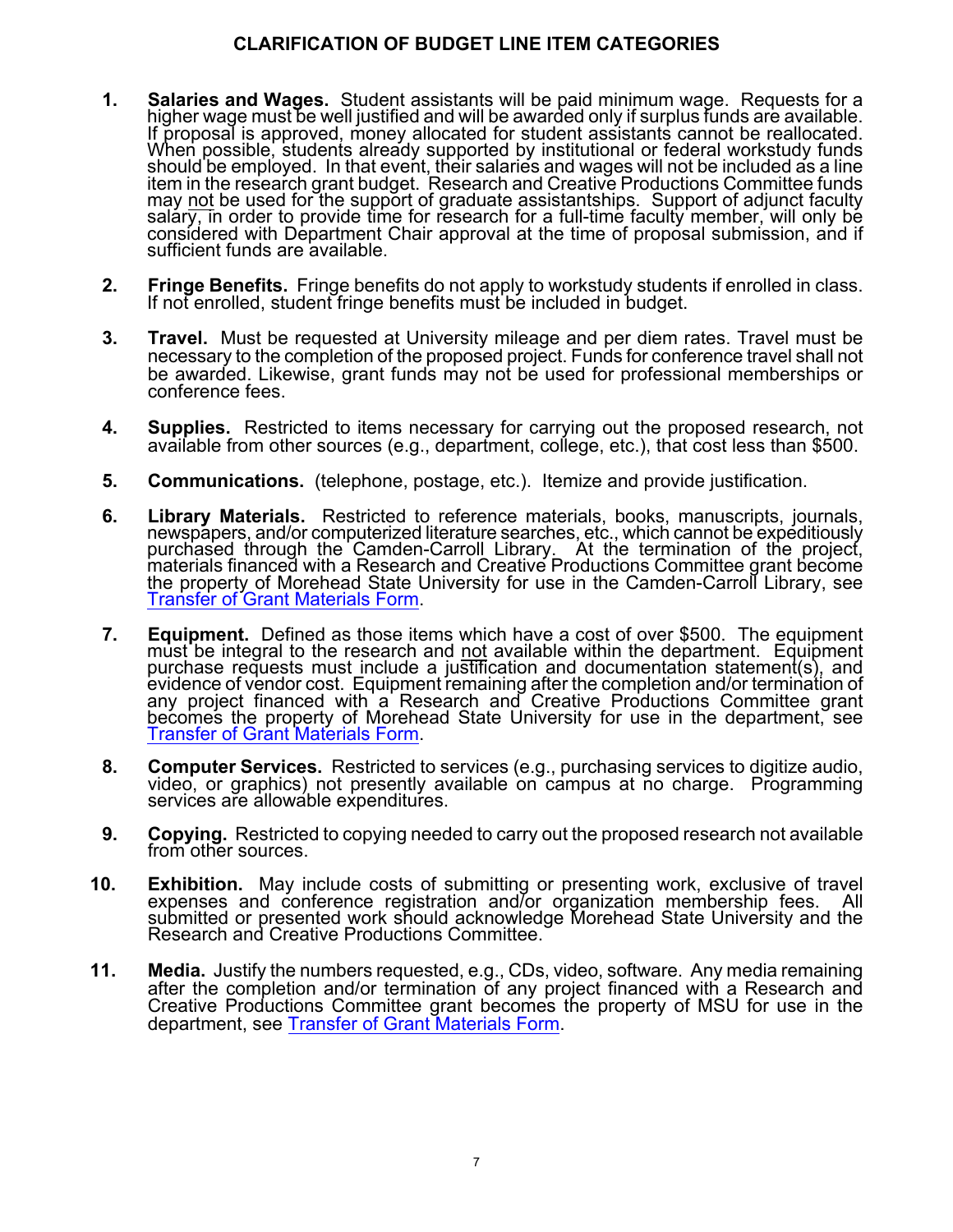### **PROPOSAL EVALUATION FORM**

#### *Research* **Proposal Research and Creative Productions Committee**

| Name: | Title:                                                                                                                                                                                                                                                              |                      |
|-------|---------------------------------------------------------------------------------------------------------------------------------------------------------------------------------------------------------------------------------------------------------------------|----------------------|
|       | <b>EVALUATION CRITERIA*</b>                                                                                                                                                                                                                                         | <b>POINTS SCORED</b> |
| I.    | <b>Background and Significance (30 points):</b>                                                                                                                                                                                                                     |                      |
|       | Major objectives – specific, objective, measurable<br>Literature review - current, complete, concise; includes PIs prior work<br>Rationale and significance – important problem identified; plan for pursuit of external<br>funding.                                |                      |
| Ⅱ.    | <b>Research Design and Methods (50 points):</b>                                                                                                                                                                                                                     |                      |
|       | Detailed description of research design including subjects, facilities,<br>equipment/instrumentation, methods and procedures, timeline, evaluation plan,<br>anticipated dissemination and/or utilization of findings<br>Adequacy of budget and budget justification |                      |
| Ш.    | <b>Investigator and Staff (20 points):</b>                                                                                                                                                                                                                          |                      |
|       | Junior or senior investigator<br>Expertise (education and training)<br>Past productivity (publications, external grants submitted/awarded)<br><b>Student involvement</b>                                                                                            |                      |
|       | Total (100 points)                                                                                                                                                                                                                                                  |                      |
|       |                                                                                                                                                                                                                                                                     |                      |

**\*Note:** Formatting and organizational guidelines must be followed. Failure to do so may result in the return of your proposal without review. Similarly, problems with grammar, spelling, punctuation, etc. will result in a significantly reduced evaluation score.